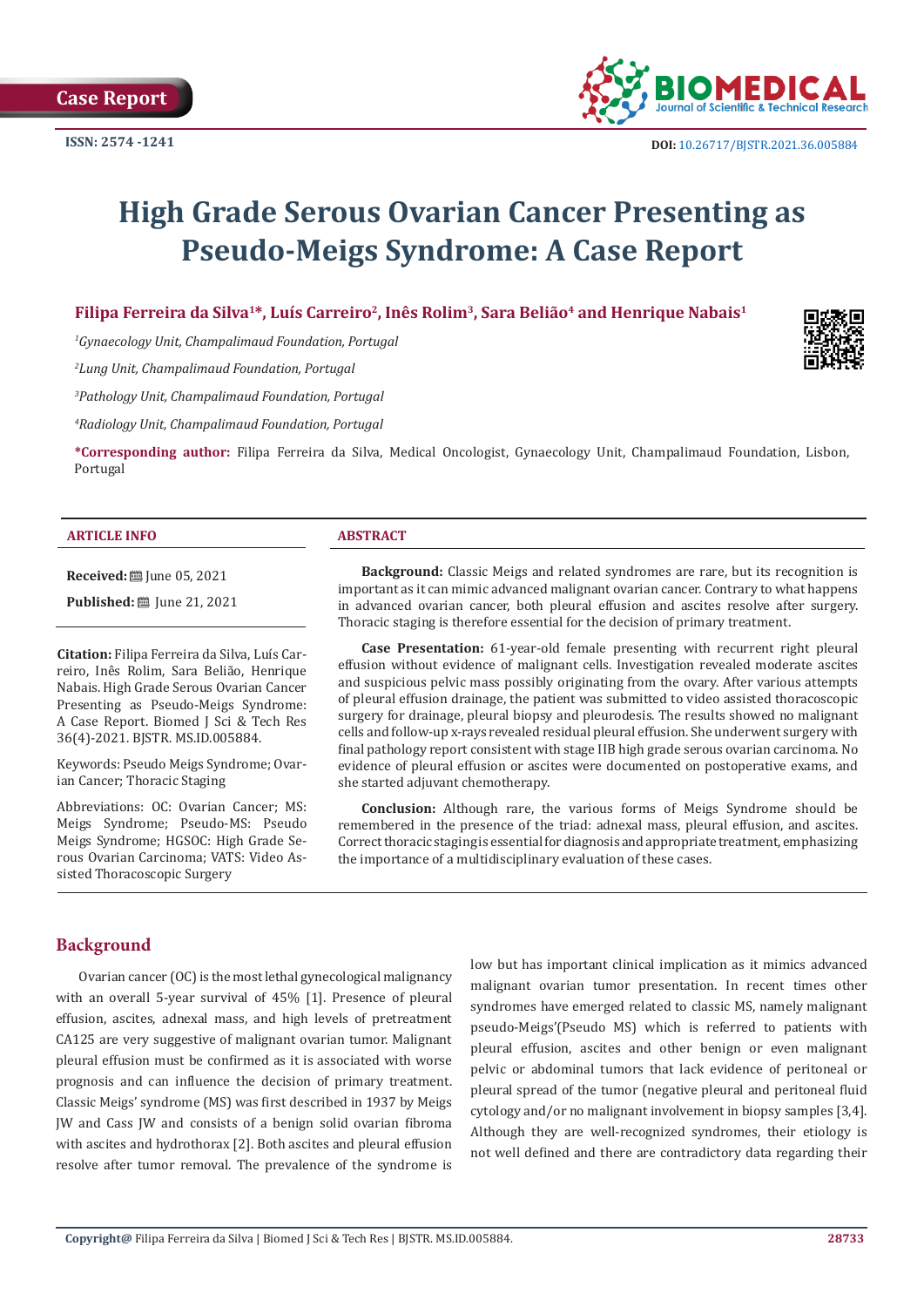specificities (site and pleural effusion characteristics) [5]. We herein report a case of pseudo-MS associated with high grade serous ovarian carcinoma (HGSOC) with high levels of CA125, ascites and recurrent pretreatment nonmalignant right pleural effusion.

# **Case Presentation**

A 61-year-old Caucasian female presented with a history of rapid progressive dyspnea and fatigue. She had a relevant past medical history of breast ductal carcinoma in situ diagnosed four years ago treated with breast-conserving surgery, adjuvant radiotherapy and tamoxifen; and past hysterectomy and right oophorectomy for a benign condition. A right pleural effusion was first documented at another institution and she underwent thoracic drainage and pleural biopsy. From what was reported, the aspirated fluid was compatible with an exudate, and both biopsy and liquid analysis were negative for malignancy. A diagnostic thoracic-abdominalpelvic CT scan was performed and showed right pleural effusion with atelectasis of right lower lobe, moderate ascites, and a pelvic mass of 13x8cm possibly with ovarian origin. For clarification, the patient performed an abdominal and pelvic MRI which highlighted the presence of intraperitoneal fluid and a predominantly solid mass of 13x9x11cm originating from the left adnexal area (Figure 1). No suspicious lymph nodes were documented. The serum tumor marker levels of CEA, CA19-9 and CA15.3 were within range, but CA125 was elevated: 1498.0 U/mL (reference <35U/mL). At our institution she was reevaluated in the Gynecology and Lung Units. Physical examination and ultrasonography revealed moderate right pleural effusion, and the patient was submitted to drainage with immediate removal of 1800mL of Sero hemorrhagic pleural fluid. Once again pleural fluid was an exudate and malignant cells were not observed.

One week later, after maintaining pleural effusion even with a thoracic drain (drainage above 500mL day), she was submitted to Video-assisted thoracoscopic surgery (VATS) for pleural effusion drainage, pleural biopsy and pleurodesis (Figures 2 & 3). No suspicious implants were documented during VATS. The results showed no malignant cells and follow up thoracic x-rays revealed residual pleural effusion. She then underwent surgery with extemporaneous examination of the adnexal tumor. Histopathological findings were consistent with HGSOC and cytoreductive surgery was performed: left anexectomy, segmental resection of sigmoid and omentectomy. The pathology report documented a FIGO stage IIB with extrinsic infiltration of sigmoid onto muscularis propria. The tumor demonstrated solid and papillary patterns, and the classic slit-like spaces. The cells showed typical nuclear pleomorphism, prominent nucleoli, and numerous mitotic figures. Immunohistochemistry confirmed nuclear expression of WT1, strong diffuse p16 immunoreactivity and abnormal pattern of p53 expression (mutation-type labelling) represented by strong diffuse staining in > 80% of tumor cells. The histological and immunohistochemical findings were of a HGSOC (Figure 4). Ascitic citology was negative for malignant cells. Postoperative CA125 was 43.3U/mL, she had no clinical evidence of ascites or pleural effusion and started adjuvant chemotherapy with carboplatin/paclitaxel (Figure 5).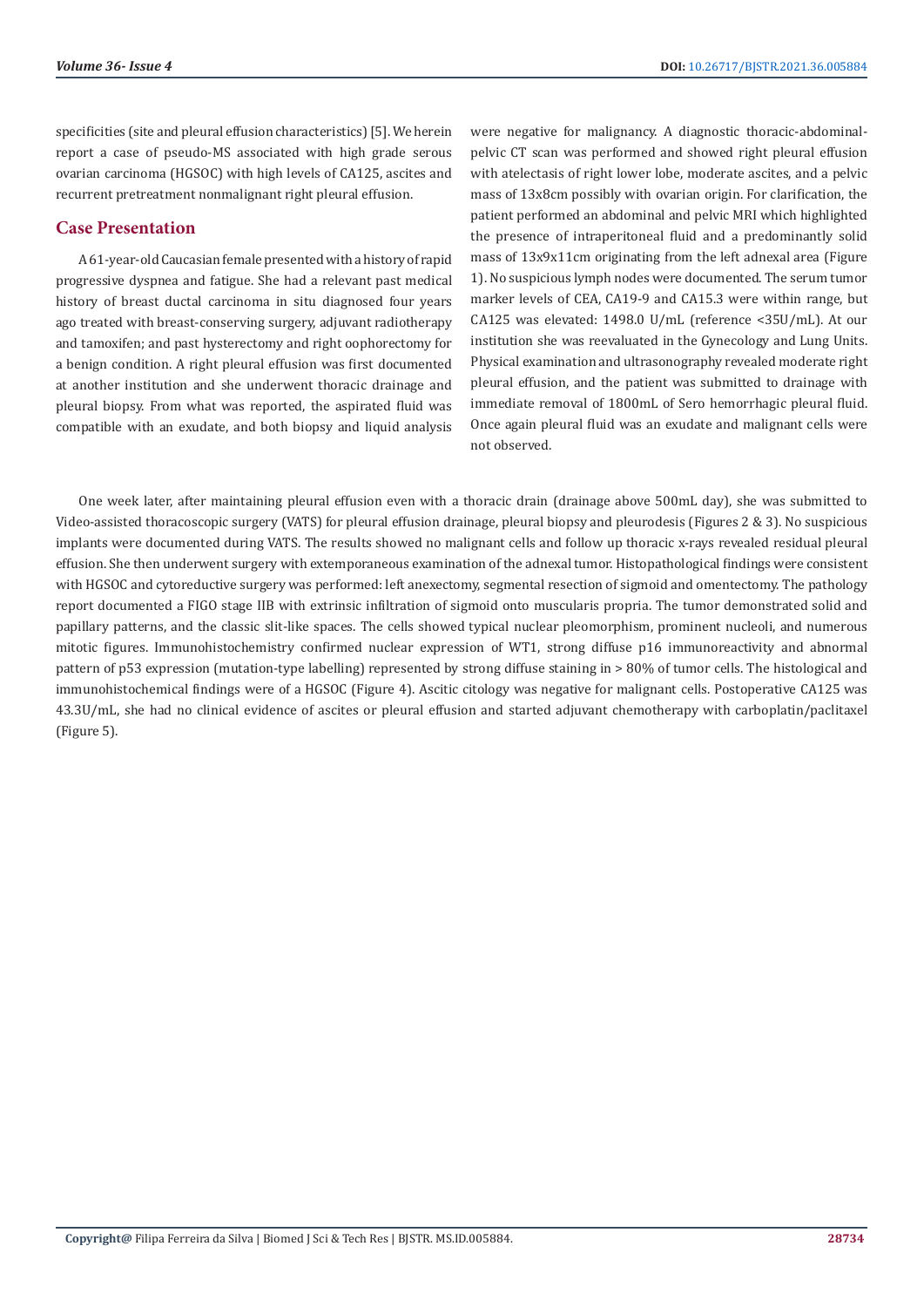

**Figure 2:** X-Rays Before VATS – 3 day evolution after chest drain insertion.



**Figure 3:** Image from VATS – Direct vision of lung and parietal pleural without implants



**Figure 4:** A-E. High-grade serous carcinoma. Epithelial neoplasm with solid and papillary patterns, and the classic slit-like spaces (A). The neoplastic cells show nuclear pleomorphism, prominent nucleoli, and mitotic figures (B). Immunohistochemistry confirmed WT1 (C), p16 (D) and p53 (E) positivity, the latter with a mutation-type labelling.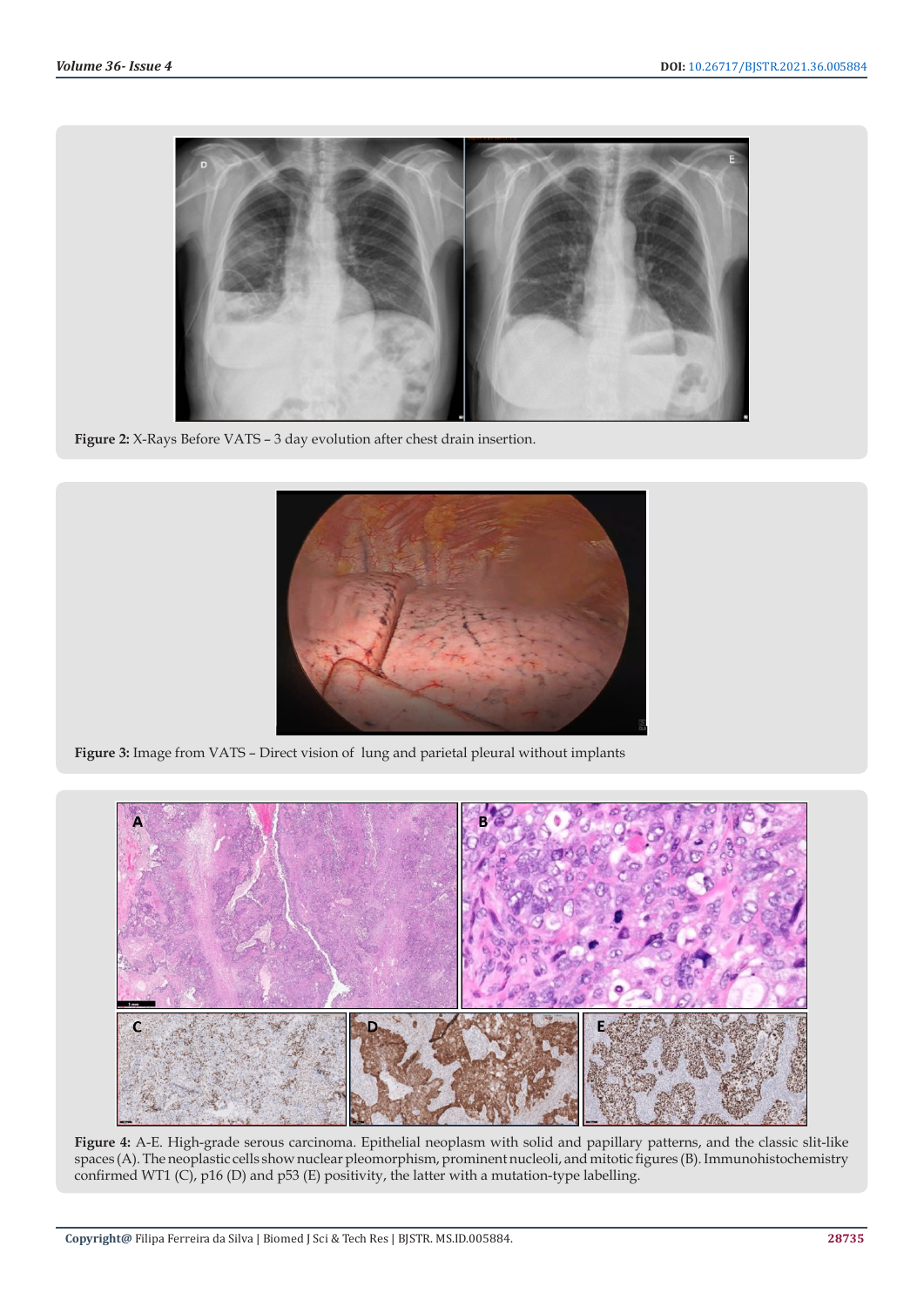

**Figure 5:** Five days post-op: Resolution of left pleural effusion.

### **Discussion**

The patient's initial presentation pointed to a diagnosis of an advanced stage IVA ovarian carcinoma with the presence of ascites, recurrent pleural effusion, adrenal tumor and markedly elevated CA125. Despite its rarity and the fact that it is a diagnosis of exclusion, classic MS and its variants should be remembered as it can also lead to an increase in CA 125. Taking this into account the evaluation of pleural fluid is essential for proper staging and treatment. In this case the consecutive analysis of pleural effusion negative for malignant cells raised the hypothesis of Classic MS, which specifically refers to ovarian fibroma, or of pseudo-MS related to other benign or malignant abdominal and pelvic tumors. For clarification of the condition and in the face of recurrent pleural effusion the patient was submitted to VATS. We highlight the importance of this procedure in cases like this, considering the advantages it presents, in particular: visual evaluation of the pleura, direct tissue sampling (including pleural biopsy), and therapeutic intervention (in this case pleurodesis). Thus, we were able to say with greater certainty that there was no neoplastic thoracic involvement. After exclusion of thoracic involvement, the patient underwent primary surgery, during which the extemporaneous examination of the adnexal tumor revealed the diagnosis of malignancy (HGSOC) and cytoreductive surgery was performed.

Histopathological findings documented a FIGO stage IIB that presents better prognosis compared to the advanced stage initially suspected.

Both pleural effusion and ascites did not reappear after surgery, confirming the diagnosis of pseudo-MS. Malignant Pseudo-MS can be associated with other primary or secondary malignant pelvic or abdominal tumors. A systematic review of the literature published in 2015 [5] reported 75 cases of malignant Pseudo-MS, the majority with the diagnosis of primary ovarian tumor, with approximately

two thirds presenting with right pleural effusion. Regarding pleural fluid characteristics, 60% were exudates and 61.4% had nonblood macroscopic appearance. Pseudo-Meigs' syndrome has already been reported associated with other tumors besides the ovary, with some reported cases referring to metastases of digestive tract and renal pelvis [6-8]. So in the presence of the triad (adnexal mass, pleural effusion and ascites) we must consider the differential diagnosis between benign and malignant abdominal and pelvic tumors that are not restricted to primary ovarian tumors.

## **Conclusion**

Although rare, the various forms of MS should be remembered as a diagnostic hypothesis when we come across the triad of adnexal mass, pleural effusion and ascites. Correct thoracic staging is essential for the diagnosis and appropriate treatment. Finally, we should emphasize the importance of a multidisciplinary evaluation of these cases, with integration of teams of the gynecology, pulmonology, and radiology units.

#### **References**

- 1. [Malvezzi M, Carioli G, Rodriguez T, Negri E, La Vecchia C \(2016\) Global](https://pubmed.ncbi.nlm.nih.gov/27597548/) [trends and predictions in ovarian cancer mortality. Ann Oncol 27\(11\):](https://pubmed.ncbi.nlm.nih.gov/27597548/) [2017-2025.](https://pubmed.ncbi.nlm.nih.gov/27597548/)
- 2. Meigs JV, Cass JW (1937) Fibroma of the ovary with ascites and hydrothorax: With a report of seven cases. Am J Obstet Gynecol 33(2): 249-267.
- 3. [Hartstein JA, Jacobs AJ, Deppe G, J Moshipur, C J Cohen, et al. \(1980\)](https://pubmed.ncbi.nlm.nih.gov/6109647/) [Pseudo-Meigs syndrome with resulting papillary adenocarcinomas of](https://pubmed.ncbi.nlm.nih.gov/6109647/) [the ovary and fallopian tube. Int J Gynaecol Obstet 18: 170-171.](https://pubmed.ncbi.nlm.nih.gov/6109647/)
- 4. [Peparini N, Chirletti P \(2009\) Ovarian malignancies with cytologically](https://pubmed.ncbi.nlm.nih.gov/19448068/) [negative pleural and peritoneal effusions: demons' or meigs'](https://pubmed.ncbi.nlm.nih.gov/19448068/) [pseudosyndromes? Int J Surg Pathol 17\(5\): 396-397.](https://pubmed.ncbi.nlm.nih.gov/19448068/)
- 5. [Krenke R, Maskey Warzechowska M, Korczynski P, Monika Zielinska](https://www.ncbi.nlm.nih.gov/pmc/articles/PMC5008483/) [Krawczyk, Joanna Klimiuk, et al. \(2015\) Pleural Effusion in Meigs'](https://www.ncbi.nlm.nih.gov/pmc/articles/PMC5008483/) [Syndrome-Transudate or Exudate?: Systematic Review of the Literature.](https://www.ncbi.nlm.nih.gov/pmc/articles/PMC5008483/) [Medicine \(Baltimore\) 94\(49\): e2114.](https://www.ncbi.nlm.nih.gov/pmc/articles/PMC5008483/)